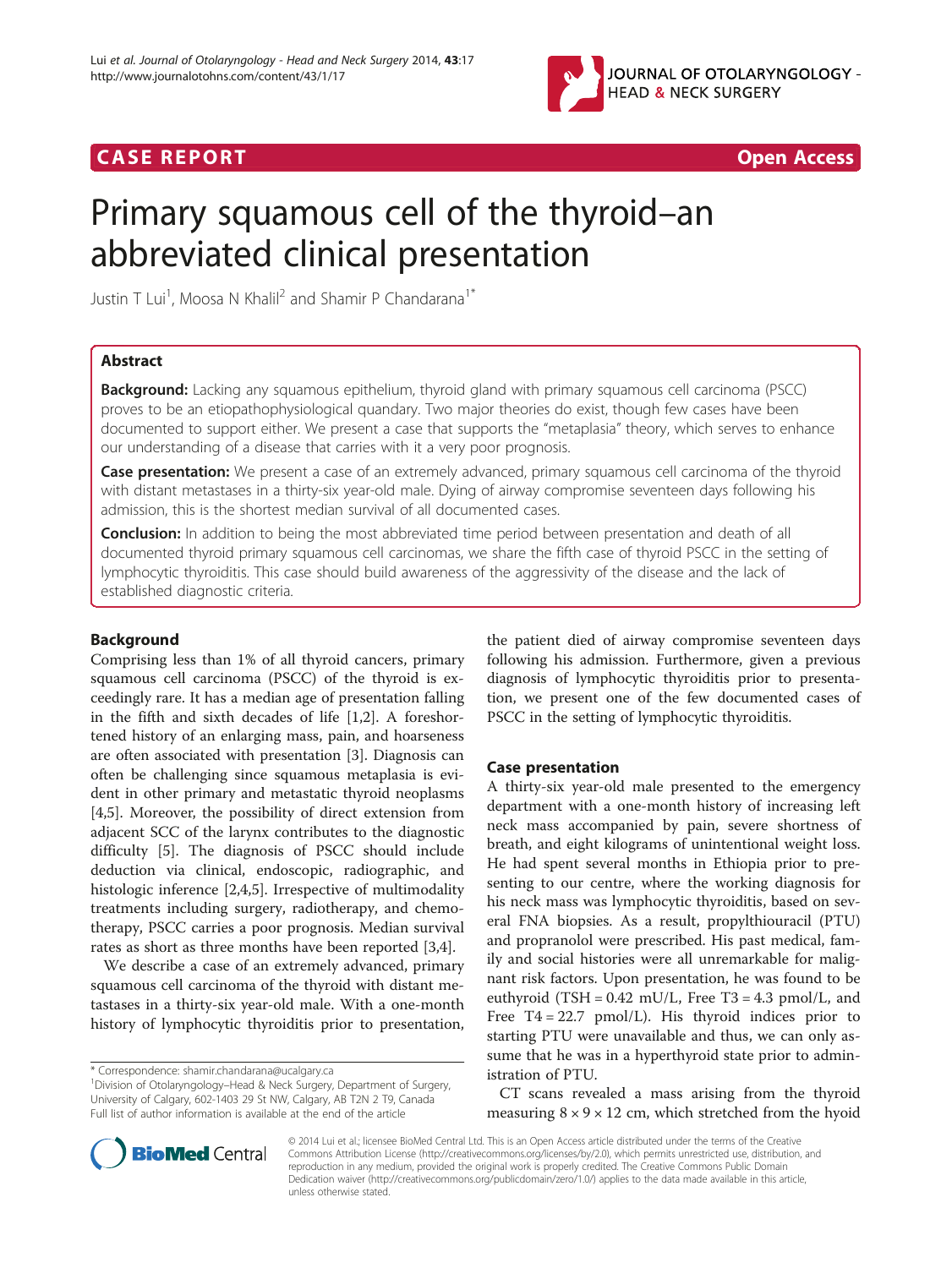bone to the level of the innominate vein. The neck mass was situated just left of midline within level VI. Along with invasion of the esophagus, left thyroid and arytenoid cartilages, the tumor completely effaced both the left internal carotid and internal jugular vessels (Figure 1). The trachea was significantly displaced to the right with the narrowest luminal segment measuring 7 mm. In addition to the extensive lymph node involvement from level IA to the supraclavicular fossa, upper mediastinal lymphadenopathy with innumerable pulmonary metastases up to 2.1 cm was noted. Following the biopsy and in light of the imaging, the tumor was staged T4b, N1b, M1 [[6\]](#page-3-0).

In order to secure this precarious airway, an awake intubation in the operating room was successfully carried out. This was followed by an open biopsy of the neck mass. Endoscopy was not pursued given the significant esophageal obstruction. After careful review by the multidisciplinary Head and Neck Oncology team, it was felt that based on the significant invasion of neighbouring structures, the tumor was surgically unresectable. Moreover, a tracheostomy was considered unreasonable given the impressive superimposition of the tumor on the trachea. Chemotherapy and radiotherapy were considered less desirable options since the patient was now requiring aggressive ventilator and hemodynamic supports.

Given the few alternatives, a family meeting was held and as per the patient and his family's wishes, a trial of extubation was attempted. It was agreed upon that it would not be beneficial to the patient to reintubate, should the airway deteriorate post extubation. Despite his extubation to heliox and the use of epinephrine nebulizers, he became increasingly stridulous and hypoxic. As per his previous wishes, the patient was provided comfort measures and he passed shortly after.



Figure 1 Computer tomography (CT) of the neck revealing a 9  $\times$  12 cm extensively infiltrative mass.  $*$  = trachea

# Pathologic findings

The biopsy specimen measured  $1.7 \times 1.2$  cm. The hematoxylin and eosin (H&E) stained sections showed invasive, moderately differentiated squamous cell carcinoma involving skeletal muscle (Figure [2A](#page-2-0)). The neoplastic cells were disposed in sheets, nests and anastomosing cords. They were predominantly polygonal, but a minor spindle-shaped component was also present (Figure [2](#page-2-0)B). These cells had abundant eosinophilic cytoplasm with well-defined borders. Intercellular bridges were present but keratin production was not detected. The neoplastic nuclei were large, pleomorphic and contained vesicular chromatin and prominent nucleoli (Figure [2](#page-2-0)C). Scattered mitotic figures were present but necrosis was not evident.

By immunohistochemistry, the tumor cells were positive for cytokeratins 5/6, 7, 19 and p63 (Figure [3A](#page-2-0)–C). Stains for cytokeratin 20, thyroglobulin, TTF1, synaptophysin, chromogranin, calcitonin, CD5 and p16 were negative (Figure [3](#page-2-0)D). Normal thyroid tissue or other histologic types of thyroid carcinoma in the biopsy specimen were lacking.

# **Discussion**

The diagnosis of thyroid PSCC is often achieved through a combination of clinical, radiologic, and ultimately histologic findings. Making the diagnosis can be challenging and some authors would believe that PSCC does not exist as an entity unto itself [\[2,4](#page-3-0)]. Clinically resembling anaplastic thyroid cancer, PSCC is extremely aggressive with median survival rates of less than six months often due to airway obstruction causing death [[2,7,8\]](#page-3-0). With a one-month history of a neck mass coupled with a seventeen-day span between our patient's presentation and death, we present the shortest median survival of all documented cases [\[4,9](#page-3-0)]. This abbreviated clinical course may be due to the absence of therapy, though PSCC cases lacking intervention possessed longer median survival periods [[3,4,9\]](#page-3-0). While an immunocompromised state can accelerate neoplastic growth, this patient had a complete immune workup, and no deficiencies were detected. Presenting symptoms can include sudden onset of an enlarging mass, dysphagia, hoarseness, and pain, which were noted in the case presented [[4,7\]](#page-3-0). Radiographically, PSCC often presents with advanced infiltration and effacement of neighbouring structures, which was noted in our case, given the invasion of the esophagus, displacement of the trachea and proximity to neck vasculature.

To further delineate thyroid PSCC from other differential diagnoses such as carcinoma showing thymus-like differentiation (CASTLE) and metastatic squamous cell, immunochemistry can be useful [[2\]](#page-3-0). CASTLE tumors have been shown to exhibit CD5 expression, which our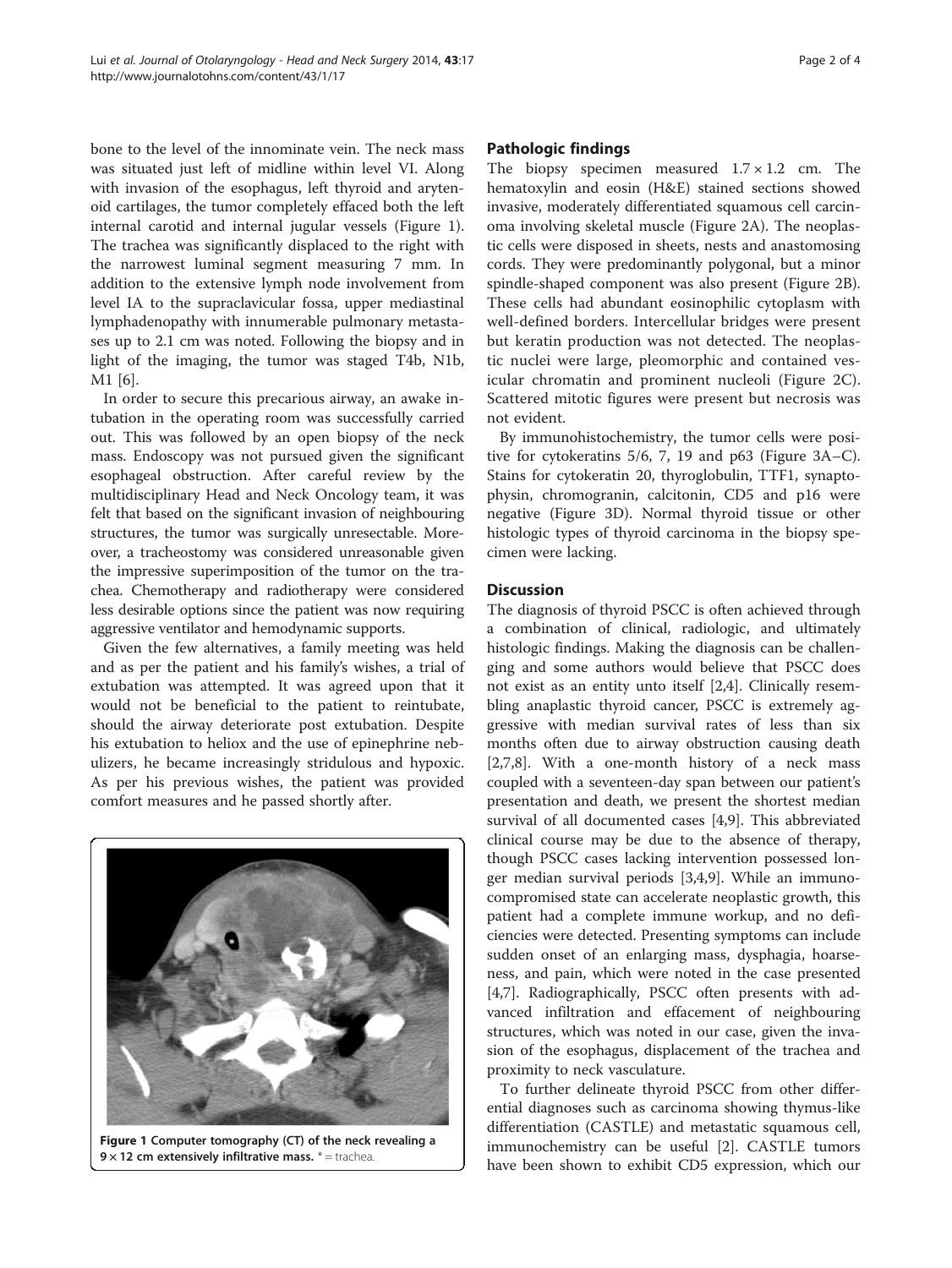<span id="page-2-0"></span>

surgical specimen did not [\[2](#page-3-0)]. Moreover, the immunoprofiles of SCC often lack specificity, though CK7 and 19 have been shown to be positive in PSCC [[2,6,9\]](#page-3-0). This was the case in our histological findings. Diagnosis of primary SCC was primarily supported by the histologic morphology of the biopsy. Given a negative calcitonin, medullary thyroid carcinoma diagnosis was also excluded [[4,7\]](#page-3-0). As per Lam et al.'s findings, CK20 expression was negative, which refutes gastric, intestinal, or urothelial squamous cell carcinomas, which could potentially have metastasized to the thyroid [[2,3,9\]](#page-3-0). Furthermore, in keeping with other thyroid PSCC cases in the literature, a negative TTF-1 and thyroglobulin helps to support the diagnosis of PSCC by excluding a cancer arising from follicular thyroid cells [[2,4,10\]](#page-3-0). With the absence of radiographic evidence for a distant site of primary SCC, the supportive immunohistochemistry findings, and the unique morphology at the cellular level, we

felt this presentation was most representative of a PSCC of the thyroid.

Interestingly, several weeks prior to presenting to our Emergency Department, a FNA biopsy performed in Ethiopia was suggestive of lymphocytic thyroiditis, which brings to light the debate of thyroid PSCC etiopathology. Two prominent concepts regarding the pathophysiology of PSCC exist including the "embryonic rest cell" and "metaplasia" theories [\[2,5](#page-3-0),[8](#page-3-0),[10](#page-3-0),[11](#page-3-0)]. Squamous cell derivation from remnants of the thyroglossal duct, the ultimobranchial body, and thymic epithelium is the basis of the "embryonic rest cell" theory [\[4,8](#page-3-0),[12](#page-3-0)]. The more accepted "metaplasia" theory, however, postulates the source of squamous cells to be from follicular, papillary or anaplastic cells [\[5,10,11\]](#page-3-0). The most common process of squamous metaplasia, Hashimoto's Thyroiditis, has been associated with PSCC of the thyroid in four documented cases [[1,10,11\]](#page-3-0). Given the patient's previous